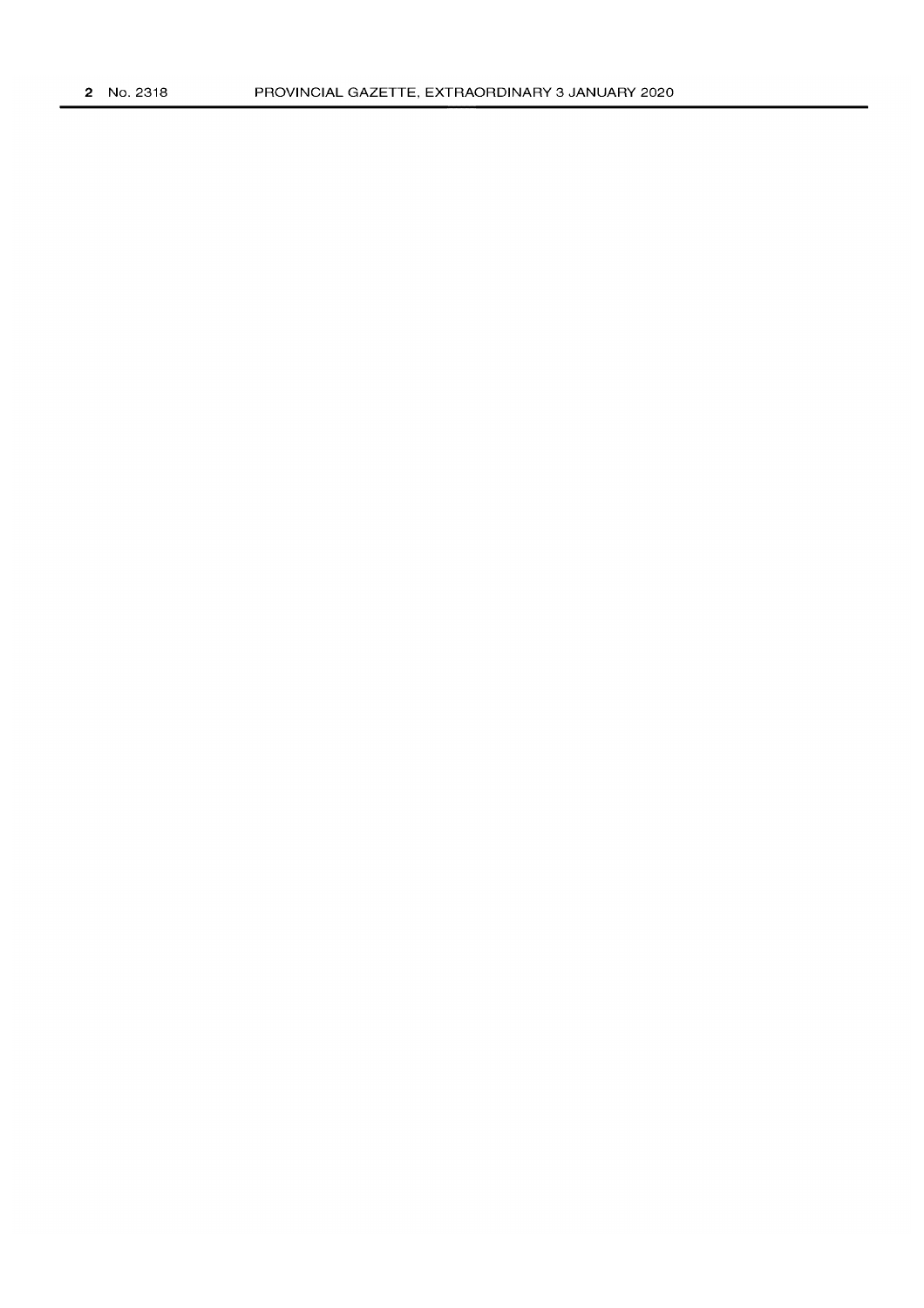TABLE OF CONTENTS

#### No Page No

# **GENERAL NOTICE I ALGEMENE KENNISGEWINGS**

| Northern Cape Liquor Act, 2008: Notice of intention to apply in terms of section 20 of the act for license [reg. 4 (1)] 13 |  |
|----------------------------------------------------------------------------------------------------------------------------|--|
| Noord-Kaap Drankwet, 2008: Kennisgewing van voorneme om kragtens artikel 20 van die wet vir n lisensie                     |  |
|                                                                                                                            |  |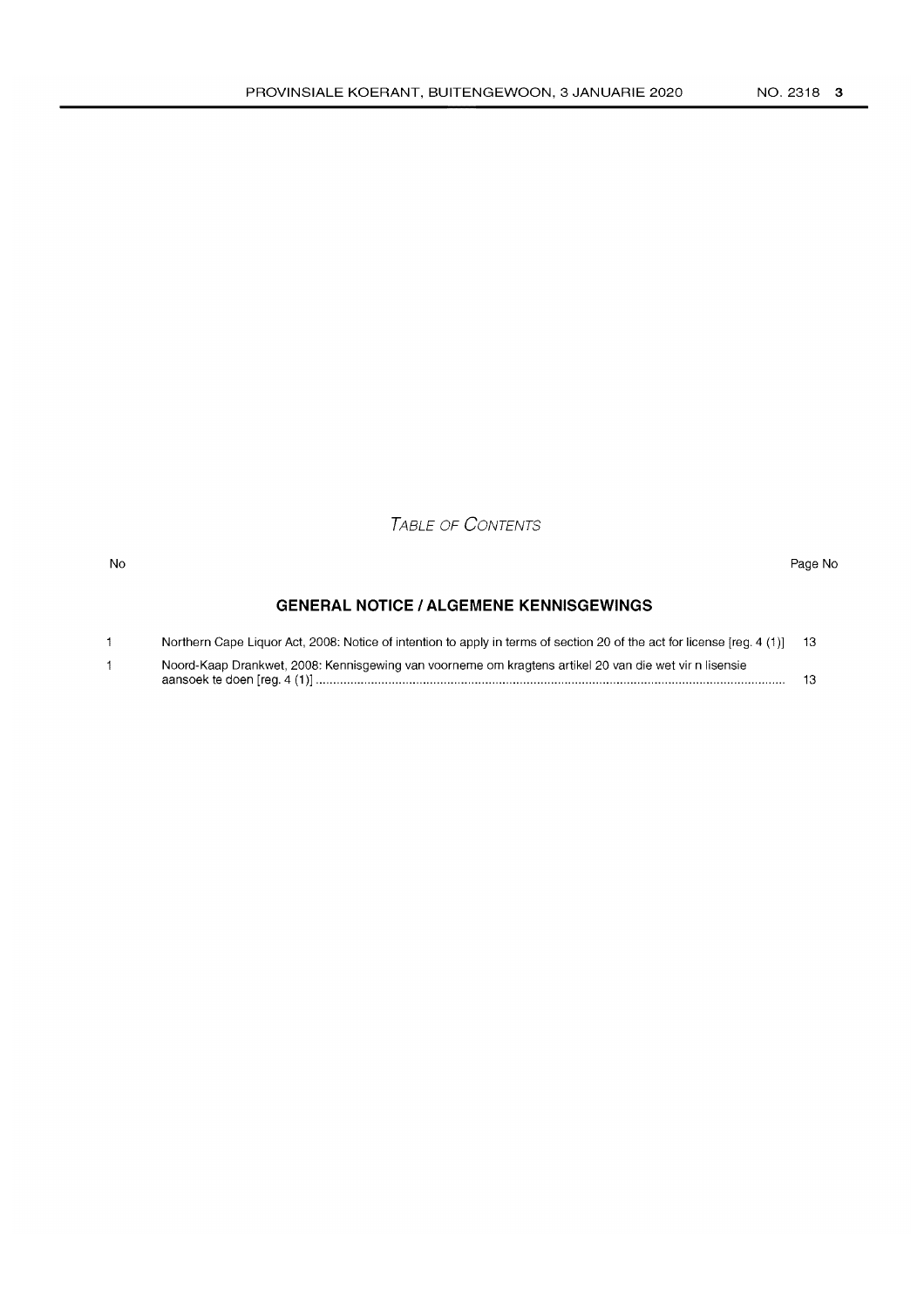$\overline{\phantom{a}}$ 

 $\overline{\phantom{a}}$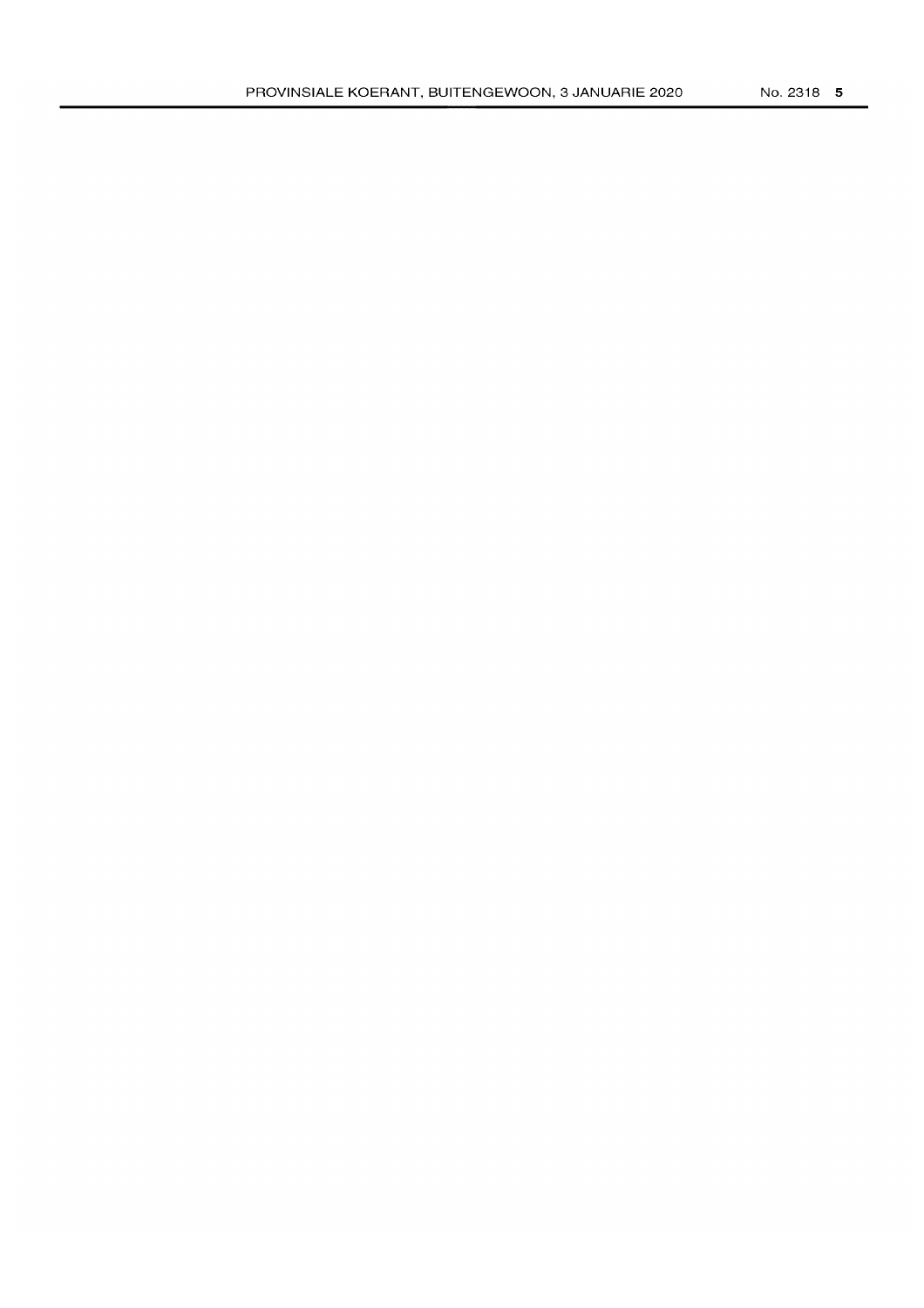# **Closing times for APPLICATIONS FOR NORTHERN CAPE LIQUOR LICENCES**

The closing time is **15:00** sharp on the following days:

- ~ **20 December 2019,** Friday for the issue of Friday **03 January 2020**
- ~ **24 January,** Friday for the issue of Friday **07 February 2020**
- ~ **21 February,** Friday for the issue of Friday **06 March 2020**
- ~ **20 March,** Friday for the issue of Friday **03 April 2020**
- ~ **24 April,** Friday for the issue of Friday **08 May 2020**
- ~ **22 May,** Friday for the issue of Friday **05 June 2020**
- ~ **19 June,** Friday for the issue of Friday **03 July 2020**
- ~ **24 July,** Friday for the issue of Friday **07 August 2020**
- ~ **21 August,** Friday for the issue of Friday **04 September 2020**
- ~ **18 September,** Friday for the issue of Friday **02 October 2020**
- ~ **23 October,** Friday for the issue of Friday **06 November 2020**
- ~ **20 November,** Friday for the issue of Friday **04 December 2020**